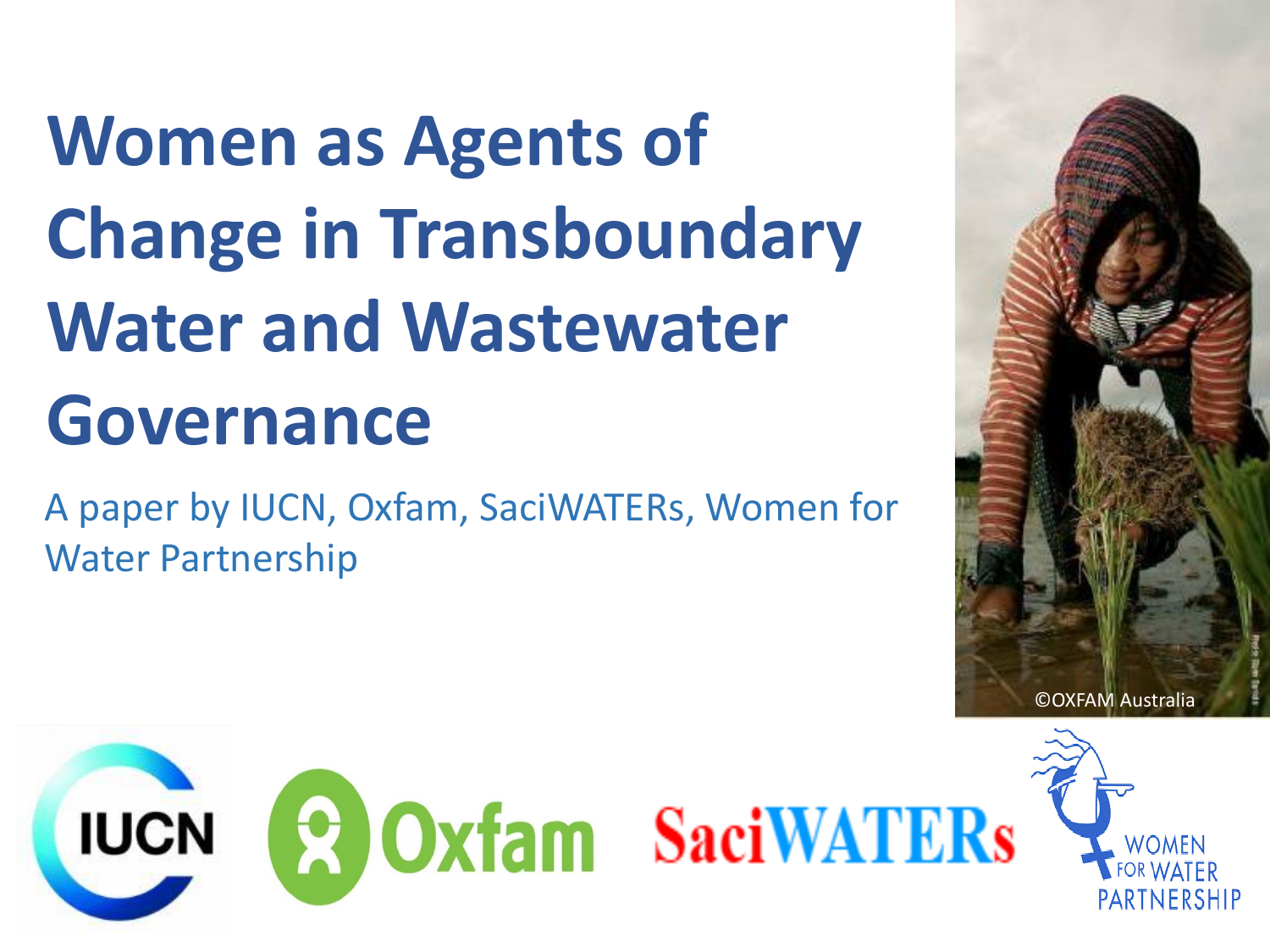

Q: What aspect of promoting women's participation are you sharing, and how does it help to empower women to have more influence in decisions about water, waste water or WASH?

**A: We will focus on the roles of women in transboundary water and wastewater governance .** 

 **Women are key drivers of change in these contexts, but these roles are often Under-recognised and insufficiently enabled**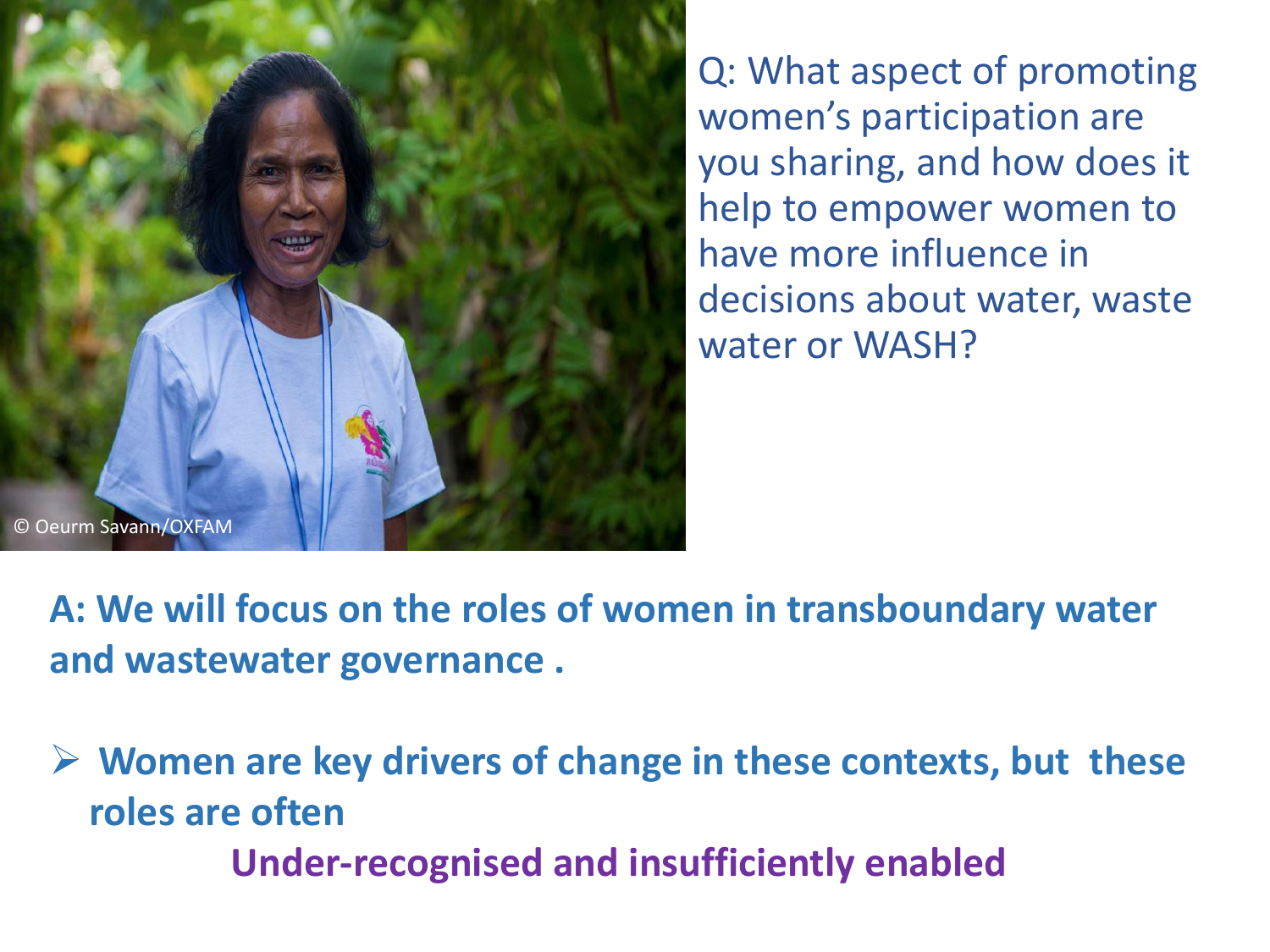

Q: What was the purpose of your study or implementation efforts, and why is it important for others in the sector to hear about it?

## **A: Our goal was to:**

- **Investigate how and why women's roles in TB water governance are often under-recognised and underenabled**
- **Provide case stories**
- **Inform policy making , programme design and implementation and future research**